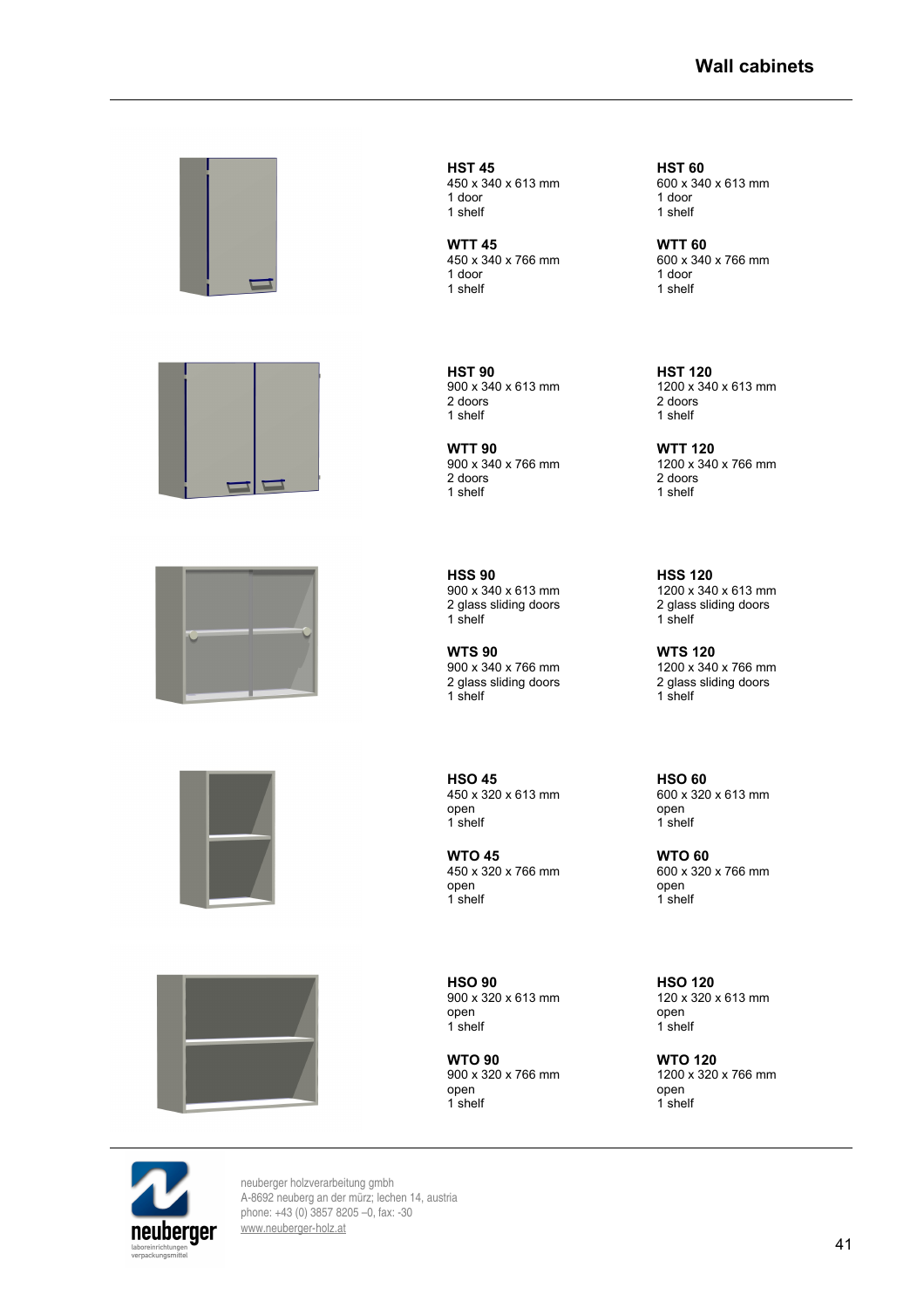

## **Ceiling panel**

# **Ceiling cabinet**

**DS 45 DS 60**<br>450 x 520 x 766 mm 600 x 5 1 door 1 door 1 door 1 door 1 shelf

**Panel with bar for ladder** h= 100 mm

**Material cabinet MH 45 MH 60**<br>450 x 520 x 2150 mm 600 x 52 1 door<br>4 shelves 1 door<br>4 shelves

**M 45 M 60**<br>450 x 520 x 1900 mm 600 x 1 door<br>4 shelves 1 door<br>4 shelves

 $450 \times 520 \times 2150$  mm<br>1 door  $1000$  and  $1000$   $1000$   $1000$   $1000$ 4 shelves

450 x 520 x 766 mm 600 x 520 x 766 mm

1 shelf 1 shelf

450 x 520 x 1900 mm 600 x 520 x 1900 mm 4 shelves







### **Ceiling panel**

**Ceiling cabinet DS 90 DS 120**<br>900 x 520 x 766 mm  $1200 \times 52$ 1 shelf

**Panel with bar for ladder** h= 100 mm

**Material cabinet MH 90 MH 120**<br>900 x 520 x 2150 mm 1200 x 52 2 doors<br>
2 doors<br>
2 doors<br>
2 doors<br>
2 doors<br>
2 doors<br>
2 shelves

**M 90 M 120**<br>900 x 520 x 1900 mm 1200 x 2 doors 2 doors 2 doors 2 doors 2 doors 2 doors 2 doors 2 doors 2 doors 2 doors 2 doors 2 doors 2 doors 2 doors 2 doors 2 doors 2 doors 2 doors 2 doors 2 doors 2 doors 2 doors 2 doors 2 doors 2 doors 2 doors 2 doors 2 door

900 x 520 x 766 mm 1200 x 520 x 766 mm 2 doors<br>1 shelf

900 x 520 x 2150 mm<br>
2 doors<br>
2 doors<br>
2 doors 4 shelves

900 x 520 x 1900 mm<br>
2 doors<br>
2 doors<br>
2 doors 4 shelves

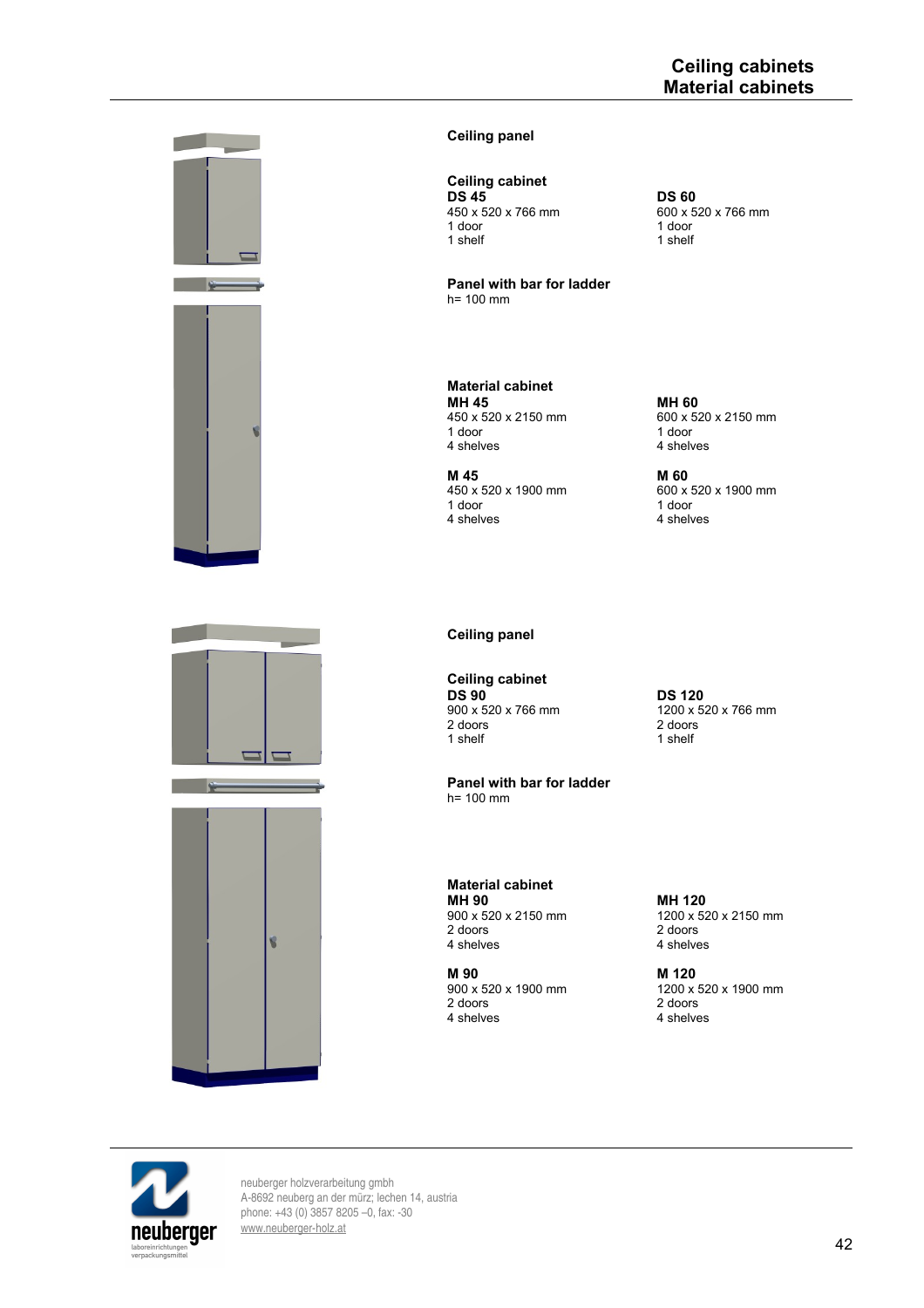



## **Ceiling panel**

**Ceiling cabinet DSO 45 DSO 60**<br>450 x 320 x 766 mm 600 x 320 open open

**Panel with bar for ladder** h= 100 mm

**Open Cabinet MHO 45**<br>450 x 320 x 2150 mm<br>600 x 320 open<br>4 shelves

450 x 320 x 1900 mm 600 x<br>open open open<br>4 shelves

600 x 320 x 2150 mm<br>open 4 shelves 4 shelves

450 x 320 x 766 mm 600 x 320 x 766 mm

 $1$  shelf

**MO 45 MO 60**<br>450 x 320 x 1900 mm 600 x 320 x 1900 mm 4<sup>shelves</sup>

**Ceiling panel**

**Ceiling cabinet DSO 90 DSO 120**<br>900 x 320 x 766 mm 1200 x 320 open open open open the set of the set of the set of the set of the set of the set of the set of the set of the<br>The set of the set of the set of the set of the set of the set of the set of the set of the set of the set of

**Panel with bar for ladder**  $h = 100$  mm

900 x 320 x 766 mm 1200 x 320 x 766 mm 1 shelf

**Open cabinet MHO 90**<br>900 x 320 x 2150 mm <br>1200 x 320 open open open open open a shelves and the set of the set of the set of the set of the set of the set of the s<br>A shelves and the set of the set of the set of the set of the set of the set of the set of the set of the set o

**MO 90 MO 120**<br>900 x 520 x 1900 mm 1200 x 52 open open open open 4 shelves 4 shelves and 4 shelves and 4 shelves and 4 shelves and 4 shelves and 4 shelves and 4 shelves and 4 shelves and 4 shelves and 4 shelves and 4 shelves and 4 shelves and 4 shelves and 4 shelves

900 x 320 x 2150 mm<br>
open 1200 x 320 x 2150 mm<br>
open 1200 x 320 x 2150 mm 4<sup>shelves</sup>

> 1200 x 520 x 1900 mm 4<sup>shelves</sup>